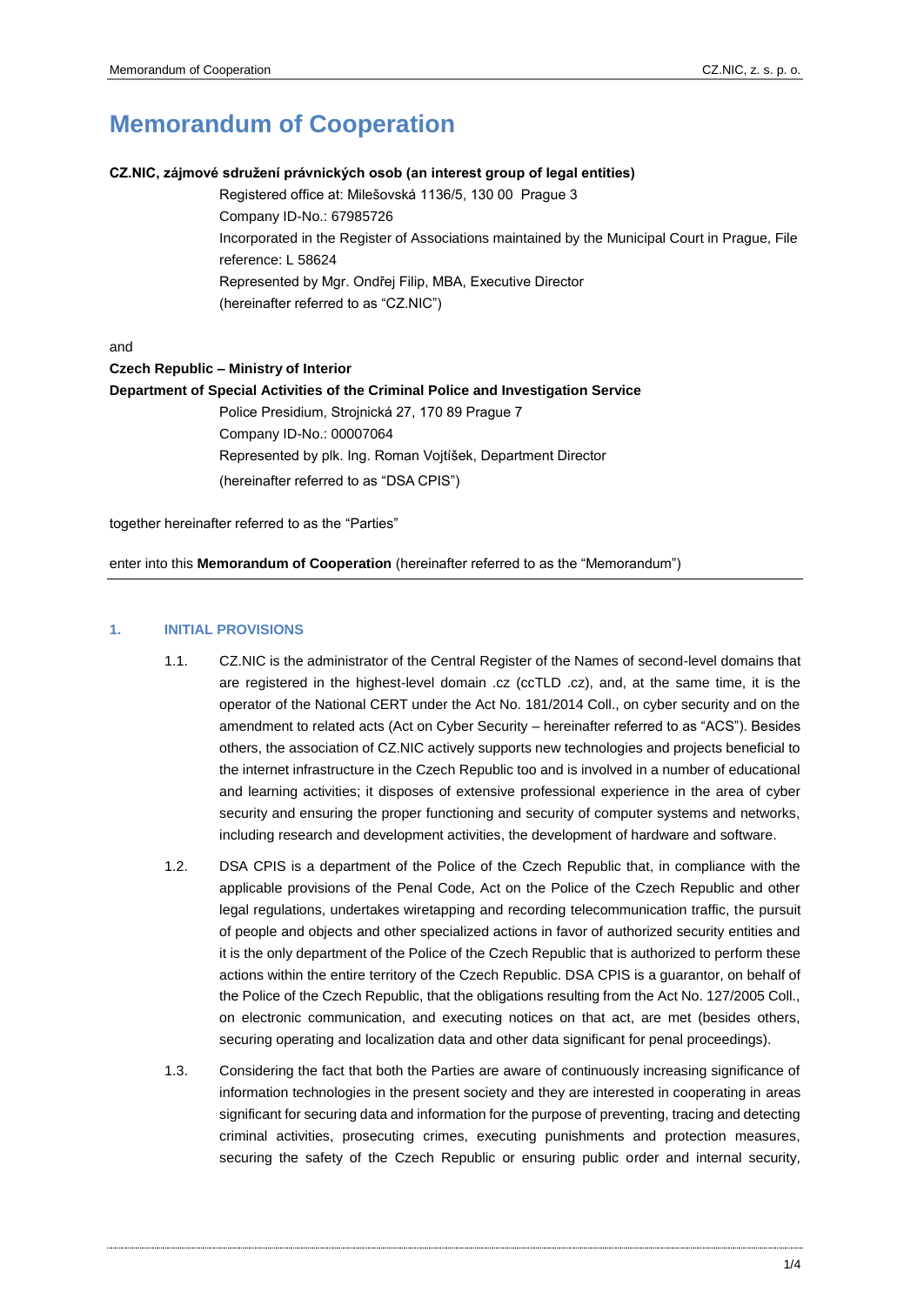including searching for people and objects, they decided to regulate their future cooperation through this Memorandum.

## **2. SUBJECT MATTER, SCOPE AND OBJECTIVE OF THE MEMORANDUM**

- 2.1. The subject matter of this Memorandum is the obligation of the Parties to cooperate mutually in compliance with the purposes listed in Art. [1.3](#page-0-0) hereof.
- 2.2. Considering the fact that CZ.NIC is obliged to provide the law enforcement and criminal justice authorities, in compliance with legal regulations, with information concerning the names of domains or to proceed in compliance with the decisions of law enforcement and criminal justice authorities, if applicable, and, considering the quantity of such authorities, variability and frequency of their requests and the quality of materials available, the Parties agreed to try to create a system of mutual communication that would result in decreasing the administrative burden of CZ.NIC and reducing the quantity of non-relevant questions or instructions with which CZ.NIC cannot objectively comply, for instance, by creating standards for the questions of law enforcement and criminal justice authorities or the consolidation of the extent of requested data or the creation of a single or main contact point that would communicate with CZ.NIC in these issues instead of the individual law enforcement and criminal justice authorities, if applicable.
- 2.3. Considering the fact that the obligations imposed to CZ.NIC or other entities by legal regulations as a part of criminal proceedings can consist also in restricting the treating and using of the name of a domain, the Parties agreed to try to create a system of which part it will be possible to administer such names of domains by the Contracting Parties efficiently, including the settlement of applicable registration fees.
- 2.4. In addition, the Parties agree to cooperate in educational, consulting, advisory, analytical, strategic and scientific research activities aiming at the above objective of their cooperation.
- 2.5. Specific conditions to implement cooperation that do not follow from this Memorandum can be subject to related contracting relationships.
- 2.6. In order to avoid doubts, the Parties explicitly state that CZ.NIC, for the purposes of the performance of this Memorandum, disposes of data, including personal data, in the extent defined in the Rules for the registration of the names of domains in ccTLD .cz or the Principles of processing personal data or other related documents, if applicable. The current wording of these documents is at disposal at the website of CZ.NIC.

#### **3. CONTACT POINTS AND PEOPLE**

- 3.1. The contact points for the issues related to the performance of the Memorandum and negotiation of its amendments, if any, are as follows:
- 3.1.1. On behalf of DSA CPIS:

Contact address:

Contact person:

3.1.2. On behalf of CZ.NIC:

 Contact address: see the registered office of the association Contact person: Operating Director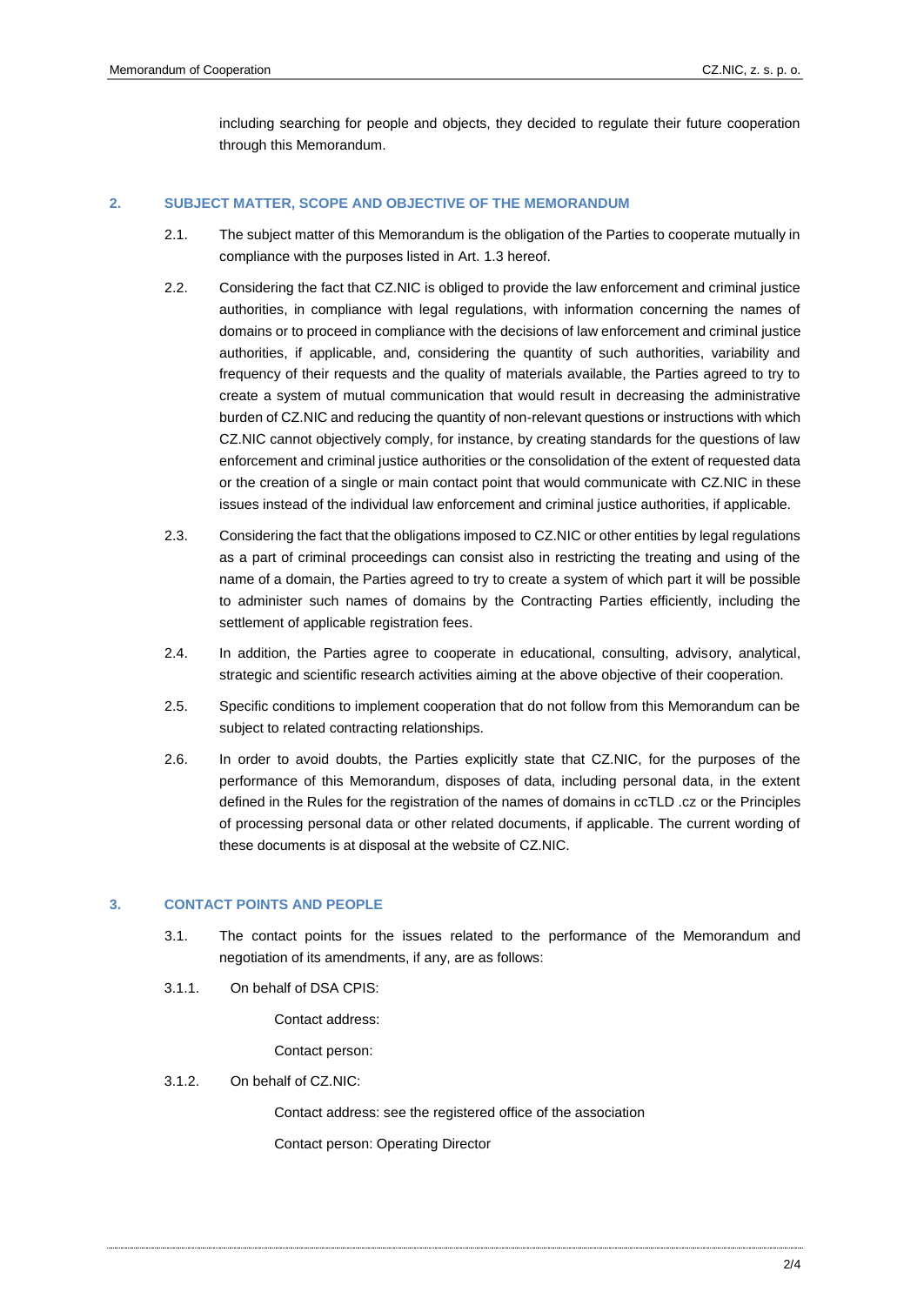- 3.2. The Parties shall deliver the names of the contact people and current contact data (phone number, e-mail) mutually without an undue delay after the Memorandum has been entered into.
- 3.3. The Parties shall notify of a change to the contact people or contact data in writing without undue delay and, at the same time, they shall deliver new data.

# <span id="page-2-0"></span>**4. PROTECTION OF CONFIDENTIAL INFORMATION**

- 4.1. The Parties are aware that they can, as a part of the performance hereunder, mutually provide information, intentionally or even by omission, that will be regarded as confidential (hereinafter referred to as "**confidential information**") or that their employees or third parties participating in the performance hereof can obtain access to the other Party´s confidential information by a deliberate activity of the other Party or by its omission. Restricted information under the Act No. 412/2005 Coll., on the protection of restricted information and on security qualification is not confidential information whereas the treatment of the restricted information is governed by that act.
- 4.2. Unless the Parties agree explicitly otherwise, any and all information that the Parties provide in relation to the subject matter of the performance hereof as well as information that is or could be a part of the business secret, personal data and other information of which disclosure by the receiving party could cause harm to the transferring party is regarded as confidential information for the purposes hereof regardless the form of their recording.
- 4.3. The Parties acknowledge that information provided by CZ.NIC as a part of the provision of cooperation to law enforcement and criminal justice authorities is regarded as confidential and that this information can be used only for the legal purpose for which it was obtained.
- 4.4. Information that (i) became known to the public without it being caused intentionally or by an omission of the receiving party; (ii) the receiving party would have rightfully at disposal prior to the conclusion hereof if such information was not a subject matter of another contract to protect information entered into by the Parties before; (iii) is the result of a procedure when the receiving party obtains it independently and is able to prove it with its records or confidential information of a third party; (iv) is provided to the receiving party by a third party that has not received such information directly or indirectly from the Party that is its owner after the signing hereof shall not be regarded as confidential.
- 4.5. If the Parties provide, in compliance herewith, confidential information of the other Party to its employees or third parties that participate in the performance of the subject matter hereunder, they can do so only to the extent required to perform the subject matter hereunder, however, they are obliged to ensure that the people to which such confidential information is provided are subject to the obligation to protect it at least to the extent determined herein.
- 4.6. The termination of the effect hereof for any reason is without prejudice to the provision of this Article.
- 4.7. The provision on the protection of confidential information does not hinder CZ.NIC to disclose statistic information concerning, including but not limited to, the extent of the required cooperation.